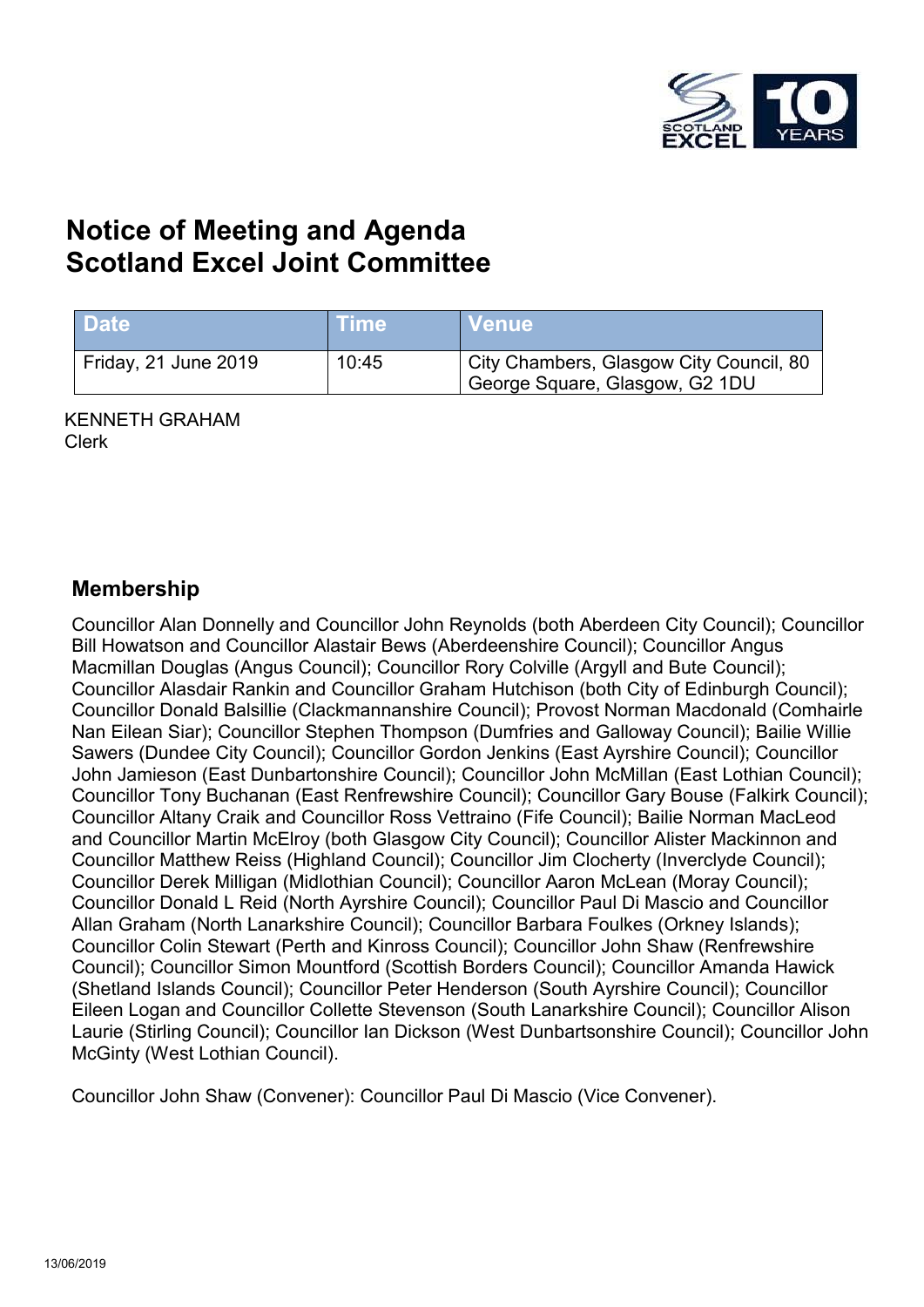### **Further Information**

This is a meeting which is open to members of the public.

A copy of the agenda and reports for this meeting will be available for inspection prior to the meeting at the Customer Service Centre, Renfrewshire House, Cotton Street, Paisley and online at <http://renfrewshire.cmis.uk.com/renfrewshire/CouncilandBoards.aspx> For further information, please either email [democratic-services@renfrewshire.gov.uk](mailto:democratic-services@renfrewshire.gov.uk) or telephone 0141 618 7112.

### **Members of the Press and Public**

Members of the press and public wishing to attend the meeting should report to the customer service centre where they will be met and directed to the meeting.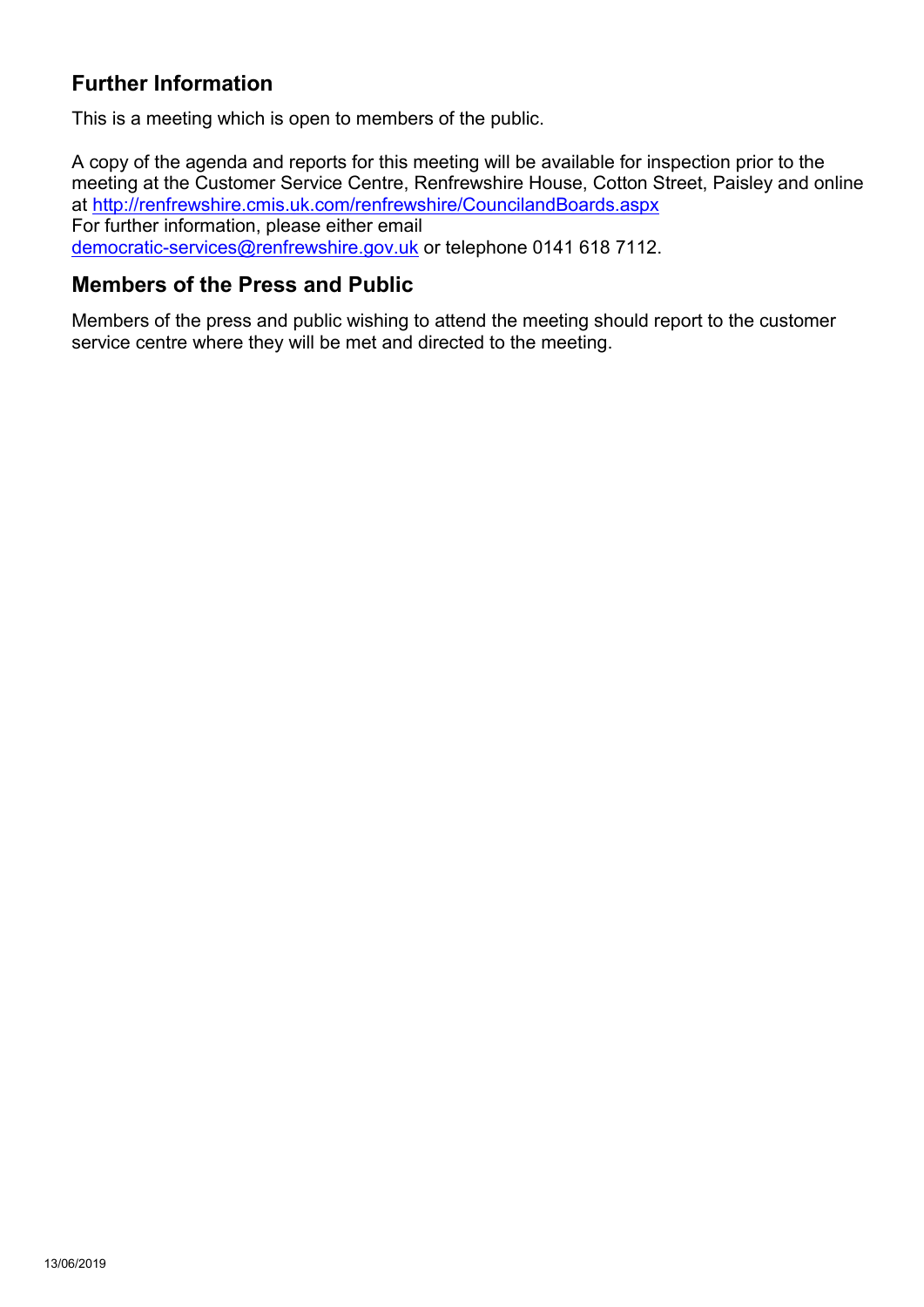## **Items of business**

## **Apologies**

Apologies from members.

### **Declarations of Interest**

Members are asked to declare an interest in any item(s) on the agenda and to provide a brief explanation of the nature of the interest.

| 1                | <b>Minute of Joint Committee</b>                                                                                                   | $1 - 6$     |
|------------------|------------------------------------------------------------------------------------------------------------------------------------|-------------|
|                  | Minute of meeting of the Joint Committee held on 7 December 2018.                                                                  |             |
| $\boldsymbol{2}$ | <b>Minutes of Executive Sub-Committee</b>                                                                                          | $7 - 32$    |
|                  | Submit minutes of the Executive Sub-committee meetings held on 7<br>December 2018, 25 January, 22 March, 26 April and 31 May 2019. |             |
| 3                | <b>Membership of Executive Sub-committee</b>                                                                                       | $33 - 34$   |
|                  | Report by the Clerk.                                                                                                               |             |
| 4                | <b>Scotland Excel Unaudited Annual Accounts 2018-19</b>                                                                            | $35 - 72$   |
|                  | Report by the Treasurer                                                                                                            |             |
| 5                | <b>Internal Audit Report Summary - Contract Management</b>                                                                         | $73 - 76$   |
|                  | Report by Chief Auditor.                                                                                                           |             |
| 6                | <b>Annual Internal Audit Report</b>                                                                                                | 77 - 86     |
|                  | Report by Chief Auditor.                                                                                                           |             |
| $\overline{7}$   | <b>Funding Model Update</b>                                                                                                        | $87 - 92$   |
|                  | Report by Director, Scotland Excel.                                                                                                |             |
| 8                | <b>Operating Plan Report 2018-19</b>                                                                                               | $93 - 112$  |
|                  | Report by Director, Scotland Excel.                                                                                                |             |
| 9                | <b>Operating Plan 2019-20</b>                                                                                                      | $113 - 126$ |
|                  | Report by Director, Scotland Excel.                                                                                                |             |
| 10               | <b>Annual Procurement Report</b>                                                                                                   | 127 - 174   |
|                  | Report by Director, Scotland Excel.                                                                                                |             |
| 11               | <b>Contract Delivery Plan</b>                                                                                                      | 175 - 182   |
|                  | Report by Director, Scotland Excel.                                                                                                |             |
| 12               | <b>Community Benefits and Fair Work Practices</b>                                                                                  | 183 - 188   |
|                  | Report by Director, Scotland Excel.                                                                                                |             |